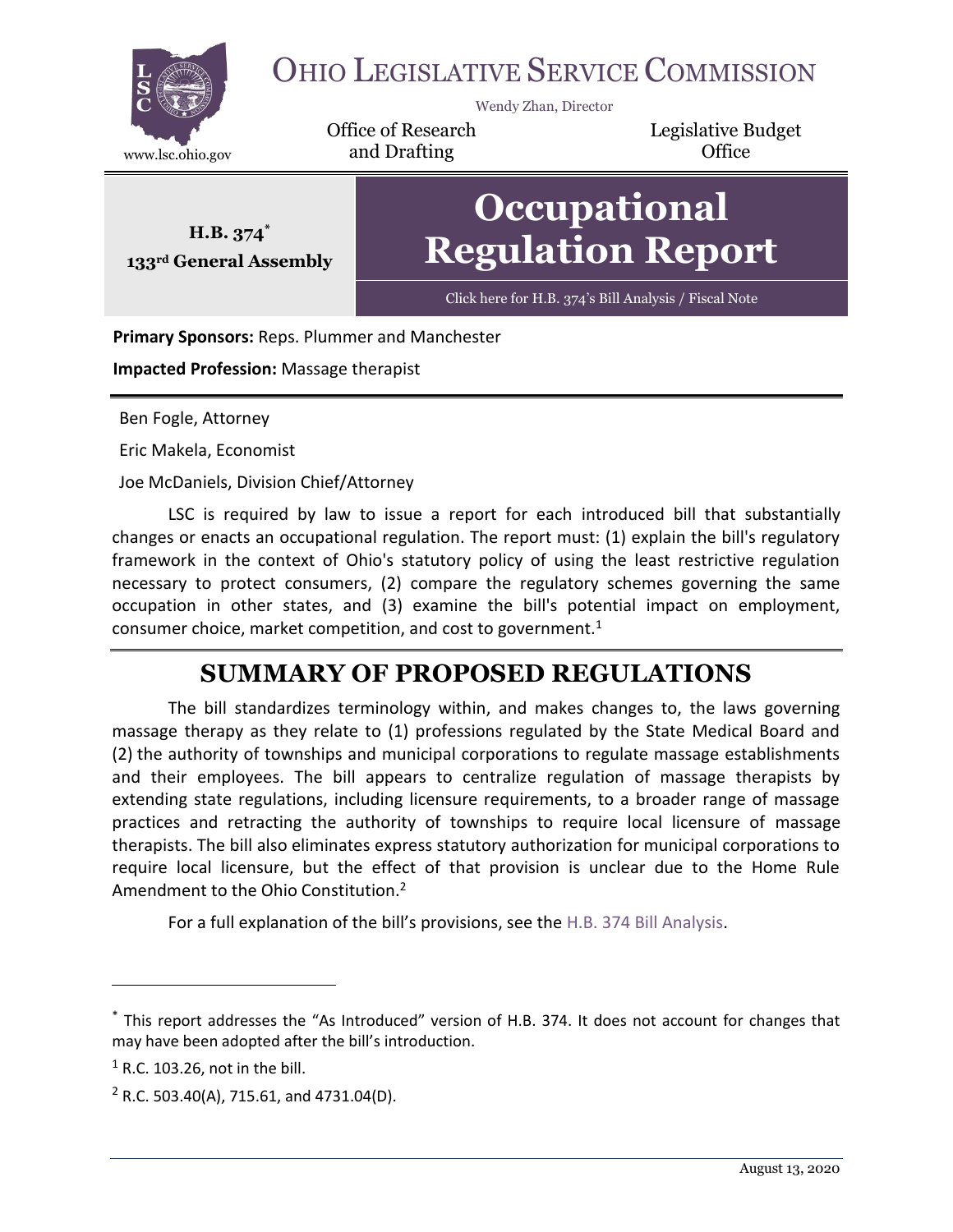#### **Regulation by the State Medical Board**

Under continuing law, the State Medical Board regulates massage therapy as a limited branch of medicine. It is a licensed profession. A prospective massage therapist must be a high school graduate (or equivalent) who is at least 18 years old, has completed a massage therapy curriculum approved by the Board (or has an out-of-state license that has been active for the preceding five years), and has passed the Massage and Bodywork Licensing Examination (MBLEx). The initial licensure fee is \$150. A \$100 renewal fee is due every two years.<sup>3</sup>

The bill broadens the definition of "massage therapy," thereby increasing the types of massage practices that are subject to licensure and regulation by the Board. Current law confines state regulations to practices that treat disorders of the human body. The bill eliminates this limitation and, consequently, extends state regulations to any manipulation of soft tissue through the systemic external application of massage techniques including touch, stroking, friction, vibration, percussion, kneading, stretching, compression, and joint movements within the normal physiologic range of motion, as well as external application of water, heat, cold, topical preparations, and mechanical devices, as used adjunctive to manipulating soft tissue and joint movements. The bill clarifies, however, that the following are not required to obtain a massage therapist license:

- A person authorized to practice any of the following regulated professions, if the person's scope of practice authorizes the person to use massage techniques: barbers, cosmetologists, nurses, physician assistants, chiropractors, occupational therapists, physical therapists, athletic trainers, acupuncturists, and oriental medicine practitioners;
- A student practicing massage therapy in a program of study that is in good standing as determined by the Board;
- A person issued a certificate by the Board to practice cosmetic therapy and whose practice may include massage techniques.<sup>4</sup>

#### **Regulation by townships**

The bill eliminates a township's authority to issue licenses to individuals who perform massage therapy,<sup>5</sup> and requires townships that opt to regulate massage establishments to include in the regulations a requirement that all massage therapy be performed by licensed individuals or by an individual who is permitted to practice massage therapy without a license, as described above. Townships may continue to require registration of massage establishments.<sup>6</sup> Additionally, the bill specifically allows townships to: require massage

<sup>&</sup>lt;sup>3</sup> Ohio State Medical Board, "[Massage Therapists Licensing Requirements](https://med.ohio.gov/Portals/0/Applications/Massage%20Therapist/License%20Reqs%20for%20MTs.pdf)."

 $4$  R.C. 4731.15(F) and 4731.41(A).

 $5$  R.C. 503.45 and 503.46, repealed.

 $6$  R.C. 503.41.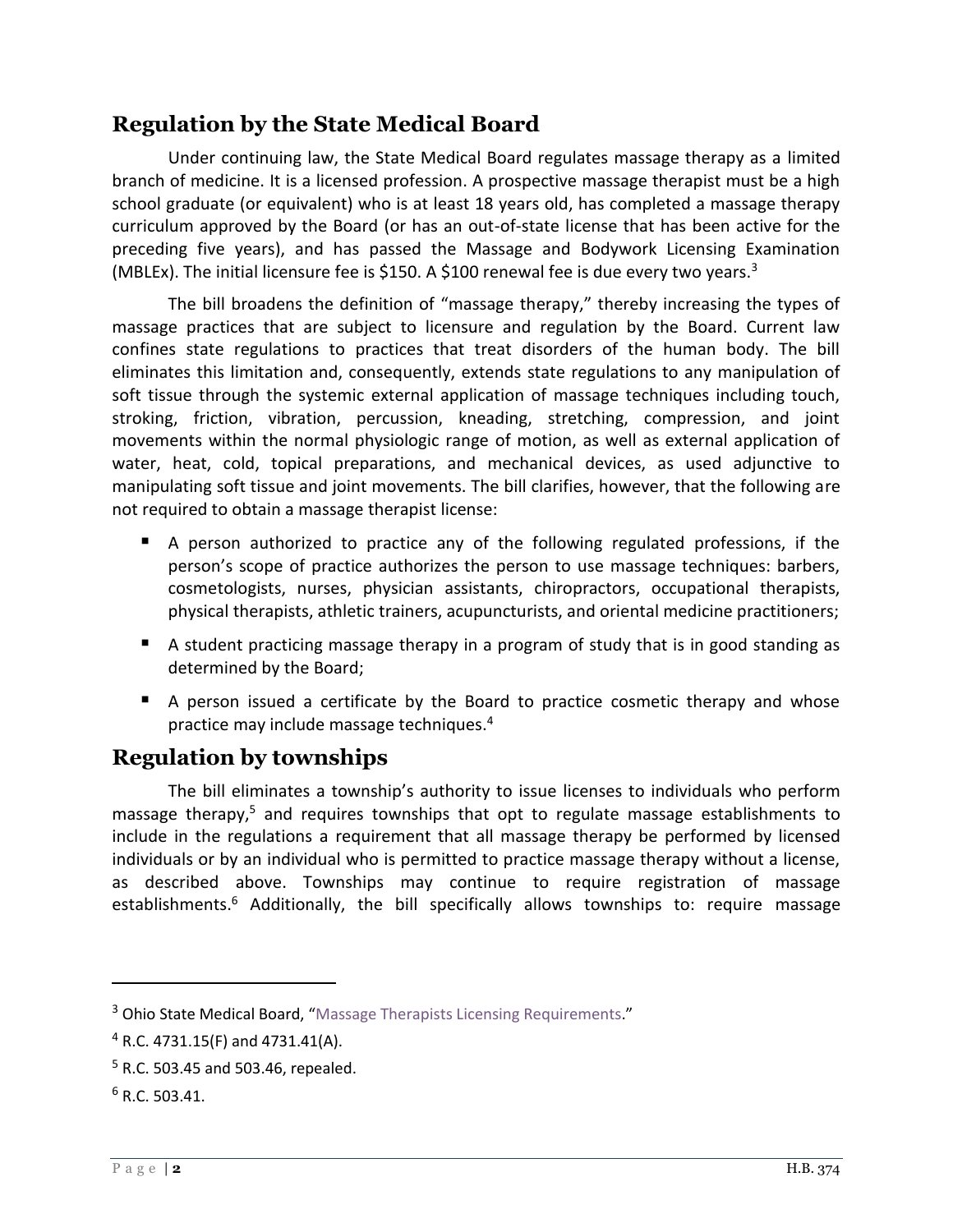establishments to comply with zoning resolutions, establish prohibited hours of operation, and promulgate regulations for the health, safety, and welfare of the township residents.<sup>7</sup>

#### **Authority of municipal corporations**

The bill expressly authorizes a municipal corporation to regulate and license massage establishments within its jurisdiction and permits the registration of persons performing massage therapy at a massage establishment. It further provides that if a municipal corporation regulates massage establishments, it must require all massage therapy to be performed by a licensed individual or an individual who is permitted to practice without a massage therapy license, as described above. The bill eliminates a provision in current law that expressly authorizes municipal corporations to license massage therapists.<sup>8</sup>

The effect of these changes is unclear. Municipal corporations have authority under the Home Rule Amendment to the Ohio Constitution to adopt police, sanitary, and similar regulations that are not in conflict with general laws.<sup>9</sup> A court could determine this authority includes regulating a massage establishment to the extent it does not conflict with the state's general laws.

# **LEAST RESTRICTIVE REGULATION COMPARISON Ohio's general regulatory policy**

The general policy of the state is reliance on market competition and private remedies to protect the interests of consumers in commercial transactions involving the sale of goods or services. For circumstances in which the General Assembly determines that additional safeguards are necessary to protect consumers from "present, significant, and substantiated harms that threaten health, safety, or welfare," the state's expressed intent is to enact the "least restrictive regulation that will adequately protect consumers from such harms."<sup>10</sup>

The degree of "restrictiveness" of an occupational regulation is prescribed by statute. The following graphic identifies each type of occupational regulation expressly mentioned in the state's policy by least to most restrictive:

 $7$  R.C. 503.411(c).

<sup>8</sup> R.C. 715.61.

<sup>&</sup>lt;sup>9</sup> Ohio Constitution, Article XVIII, Section 3.

<sup>10</sup> Section 3 of the bill and R.C. 4798.01 and 4798.02, neither in the bill.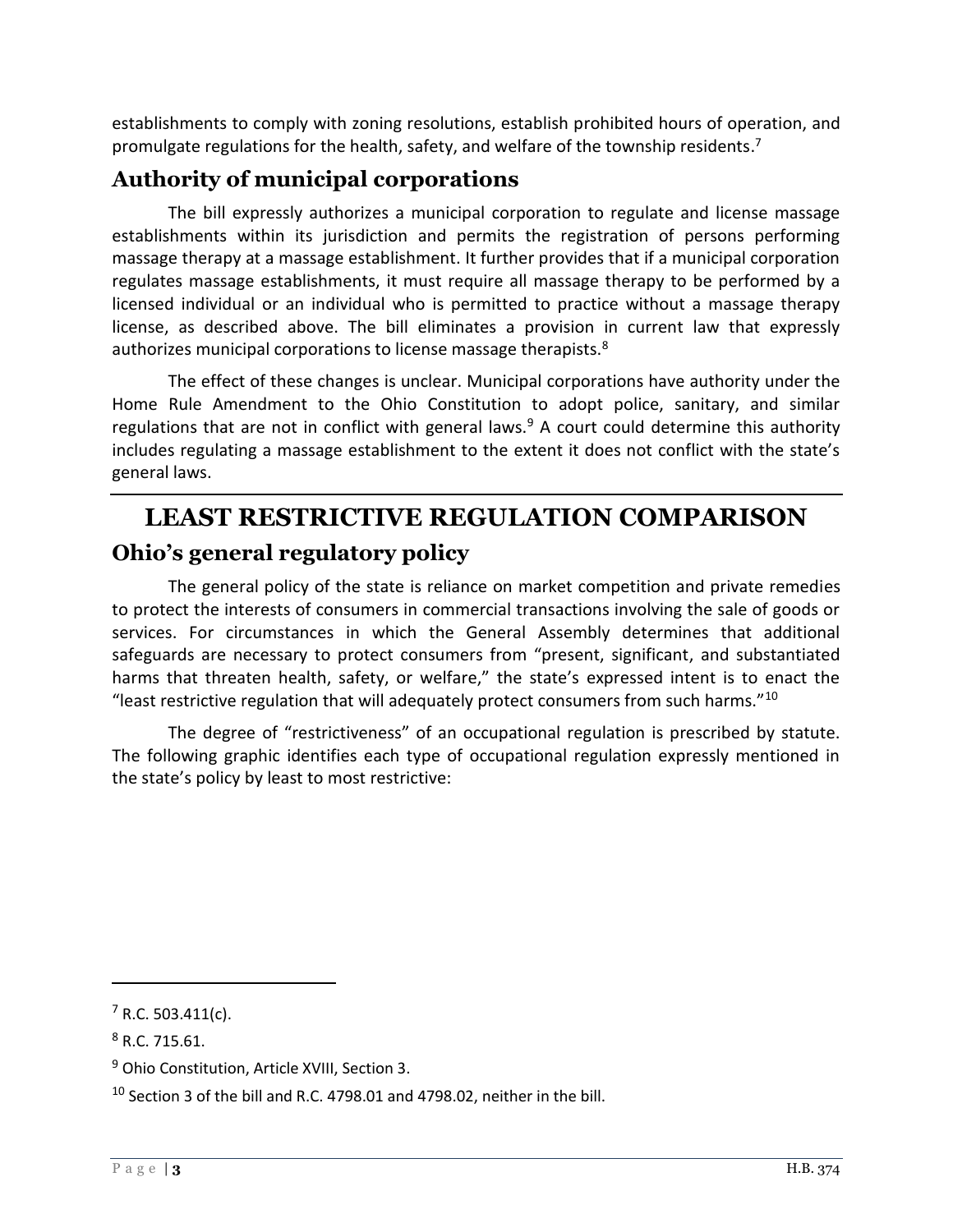

The bill is analyzed here as a licensure requirement because, by broadening the definition of "massage therapy," it appears to require more practitioners to obtain a state massage therapist license. The bill refers to the massage therapist license as a "certificate to practice massage therapy." Regardless of name, it functions as an occupational license for the purposes of the state's occupational regulation policy. Under that policy, a government "certification" does not confer authority; it is merely a formal recognition that an individual meets certain qualifications prescribed by state law. In contrast, a "license" sanctions an individual – based on personal qualifications – to perform occupational duties that are otherwise prohibited.<sup>11</sup>

#### **Necessity of regulations**

Representative Manchester, one of H.B. 374's sponsors, testified that the bill is needed to close a "loophole" in current law that allows unlicensed individuals to perform the same services as licensed massage therapists. The testimony suggests that a massage therapist can circumvent state regulation through strategic marketing – specifically, by avoiding terms like "medical" or "therapeutic massage." The prevalence of this marketing strategy produces significant disadvantages for massage therapists who properly avail themselves to the state's regulations and licensing requirements. It also might endanger consumers and the general public. Unlicensed massage therapists are not required to adhere to the education and safety requirements prescribed by the State Medical Board. Furthermore, unlicensed massage establishments have been used to conceal illegal activity such as human trafficking and prostitution.<sup>12</sup>

#### **Restrictiveness of regulations**

Licensure is the most restrictive of all regulatory options identified within the state's general policy on occupational regulations. Accordingly, the policy prescribes a narrow range of

<sup>11</sup> R.C. 4798.01, not in the bill.

<sup>&</sup>lt;sup>12</sup> Representative Susan Mancheste[r, H.B. 374 Sponsor Testimony,](https://www.legislature.ohio.gov/legislation/legislation-committee-documents?id=GA133-HB-374) December 11, 2019.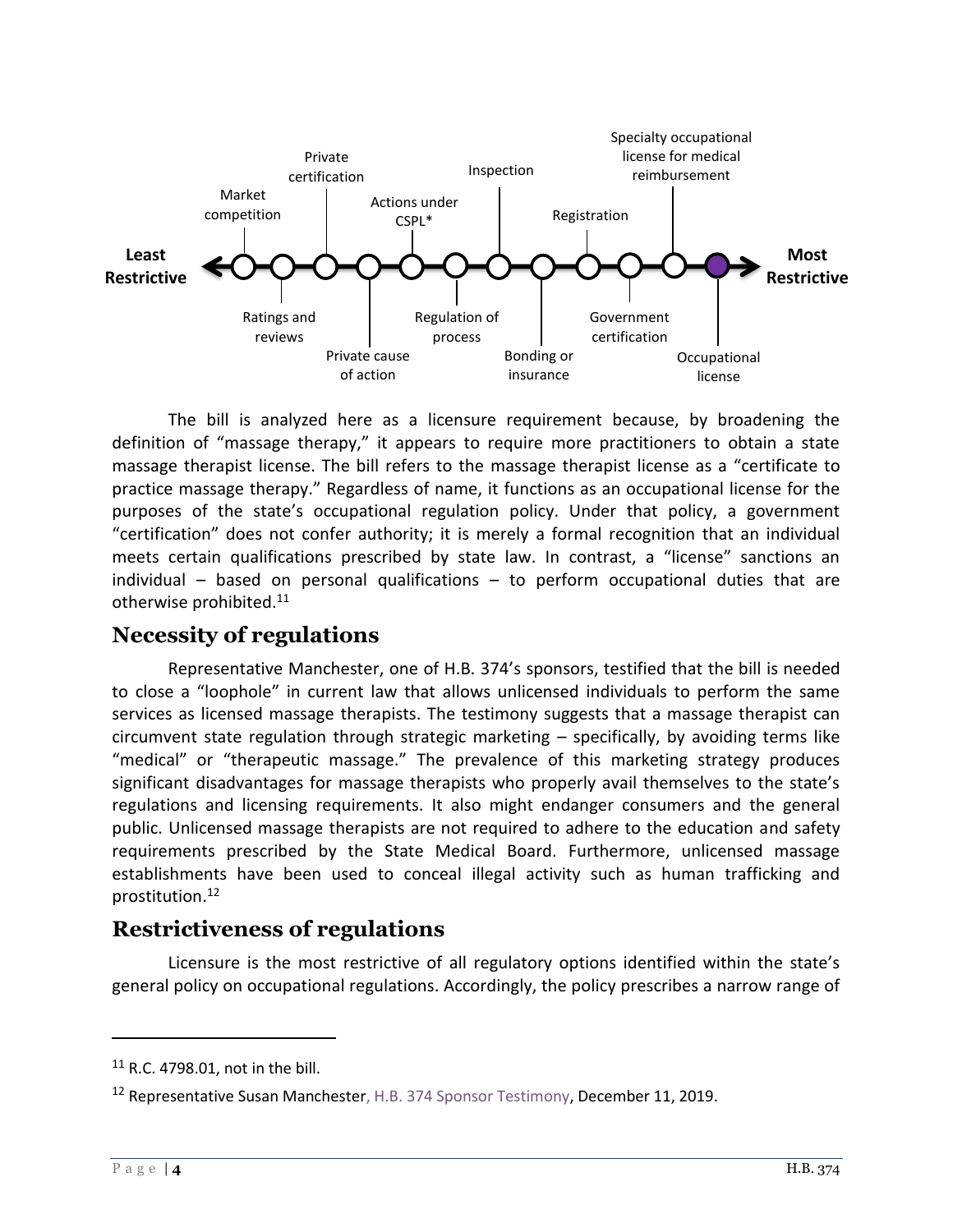situations in which it is appropriate. Specifically, when all of the following circumstances are present: (1) the occupation involves providing a service regulated by both state and federal law, (2) the licensing framework allows individuals licensed in other states and territories to practice in Ohio, and (3) the licensing requirement is based on uniform national laws, practices, and examinations that have been adopted by at least 50 U.S. states and territories.<sup>13</sup>

Massage therapists are not regulated by federal law but, according to the Federation of State Massage Therapy Boards, 49 states and territories regulate the profession in some way or another.<sup>14</sup> Neither the bill nor current law allows massage therapists licensed in other states to practice in Ohio. However, continuing law waives education requirements for individuals who have had an active out-of-state license for the preceding five years. Furthermore, individuals who passed the MBLEx in order to obtain licensure in another state are not required to retake the exam in Ohio.<sup>15</sup> The Associated Bodyworks and Massage Professionals reports that 43 states, the District of Columbia, Puerto Rico, and the U.S. Virgin Islands require licensure of massage therapists. There does not appear to be a uniform licensing law but certain standard elements, such as using the MBLEx to satisfy testing requirements, have been widely adopted by those states and territories.<sup>16</sup>

The massage therapist license modified by the bill does not appear to be entirely consistent with the state's general policy on occupational regulations. However, the bill's standardization of terminology and centralization of the licensing process might be relevant to this evaluation. The licensing "loophole" described by the bill's sponsor is addressed in current law by a fragmented array of local massage therapy regulations. Extension of the state license to a broader range of massage therapy practices would displace some of these local regulations and create greater consistency in the profession throughout the state. (As noted earlier, the effect of the bill on municipal regulation of massage therapists is unclear.) Whether this centralization and consistency offsets the incongruence of the state license with the general policy on occupational regulation is a policy judgment.

#### **Other regulatory policies**

The bill modifies an established regulatory framework that applies to massage therapists and other limited branches of medicine practiced in Ohio.<sup>17</sup> The law does not contain a general statement explaining the state's intent in regulating massage therapists. However, the mission and goals of the State Medical Board are somewhat instructive in that regard. The Board's mission is "to protect and enhance the health and safety of the public through effective medical regulation." The Board's goals are as follows:

<sup>13</sup> R.C. 4798.02, not in the bill.

<sup>&</sup>lt;sup>14</sup> Federation of State Massage Therapy Boards, [States that Regulate Massage.](https://www.fsmtb.org/consumer-information/regulated-states/)

<sup>15</sup> R.C. 4731.19, not in the bill.

<sup>&</sup>lt;sup>16</sup> Associated Bodywork and Massage Professionals, "Massage and Bodywork State Licensing [Requirements](https://www.abmp.com/practitioners/state-requirements)."

<sup>17</sup> See, e.g., R.C. Chapter 4731 and Ohio Administrative Code (O.A.C.) 4731-1-05 and 4731-1-12.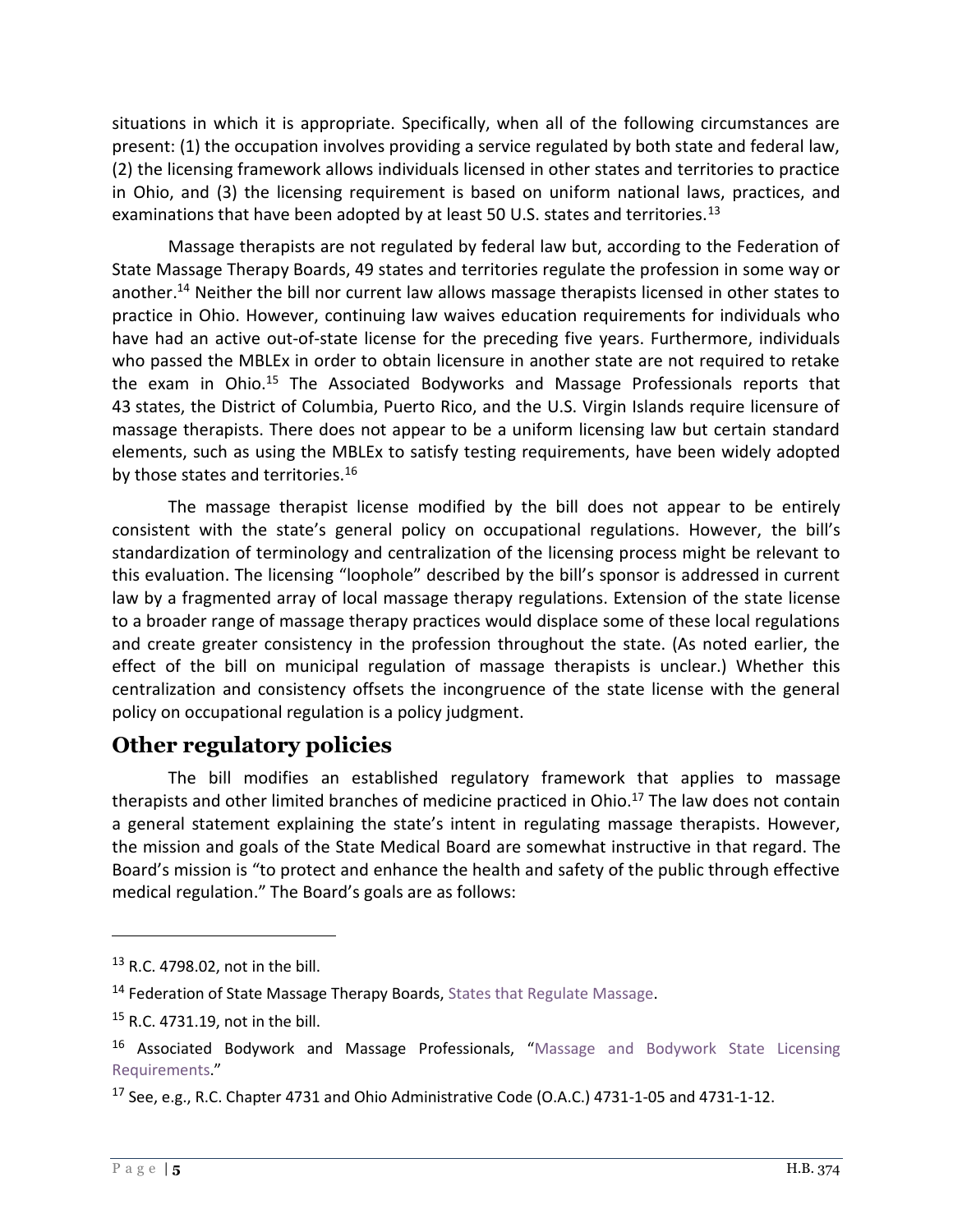- "Ensure persons practicing medicine meet sufficient standards of education, training, competence, and ethics;
- Define and advocate for standards of safe medical practice;
- Prohibit persons from practicing medicine whose violations are so egregious as to forfeit the privilege or who otherwise lack the legal authority;
- **Provide information about the licensees of the Medical Board, the Board's functions and** operations, and the laws governing the practice of medicine;
- Achieve and maintain the highest possible levels of organizational efficacy." $^{18}$

### **IMPACT STATEMENT**

#### **Opportunities for employment**

The bill's elimination of townships' authority to issue licenses may decrease employment opportunities for massage therapists in Ohio. The State Medical Board licensed 11,638 massage therapists in FY 2019; the number of massage therapists licensed by townships under current law is unknown. In order to renew a state license, good for two years, a therapist must pay a \$100 renewal fee. Due to the number of state-licensed therapists and the amount of the renewal fee, LSC believes it is unlikely that the new licensing requirements will significantly decrease participation in the occupation.

#### **Consumer choice and cost and market competition**

Should the centralization of licensure to the state government significantly reduce the number of licensed massage therapists, there could be a reduction in the number of massage establishments due to staffing difficulties; because townships and municipalities retain the authority to regulate massage establishments, there would be no other reason for the bill to cause a change in the number of establishments. In the event of such a reduction, there could be a shift in the consumer market toward providers of substitutable services, such as cosmetologists, barbers, acupuncturists, chiropractors, or physical therapists. Because LSC expects the bill's effect on the number of licensed massage therapists to be minimal, LSC believes the bill's impact on consumer choice, cost, and market competition to be minimal. It is possible, however, that some smaller communities served by just one or two establishments currently, might experience a decrease in consumer choice due to even a small reduction in licensees.

#### **Cost to government**

For the costs of the bill to government, please see the [LBO fiscal note.](https://www.legislature.ohio.gov/download?key=13420&format=pdf)

<sup>&</sup>lt;sup>18</sup> State Medical Board of Ohio, "[Agency Mission and Goals](https://med.ohio.gov/The-Board/Agency-Mission-and-Goals)."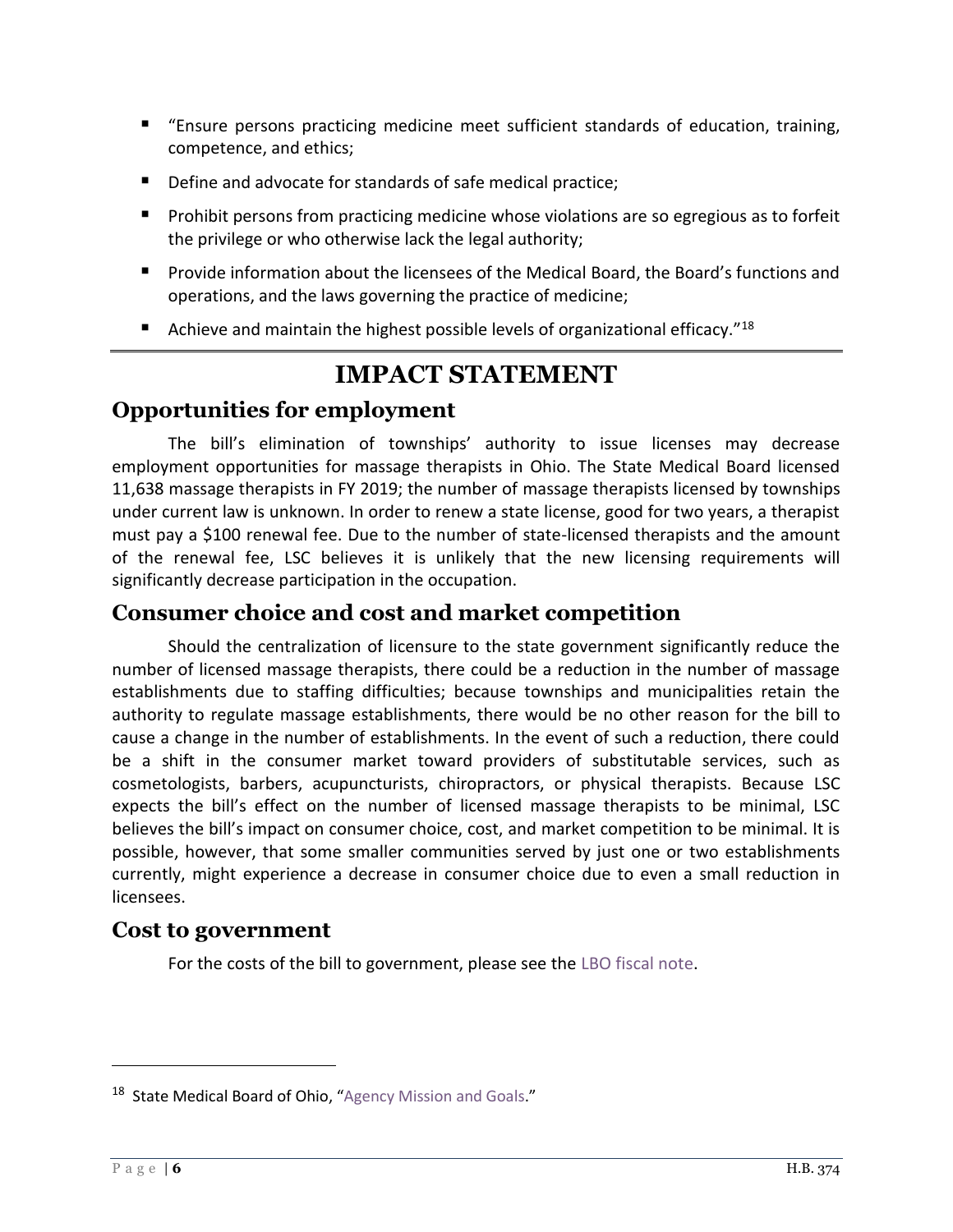## **STATE BY STATE COMPARISON**

All five states bordering Ohio (Indiana, Kentucky, Michigan, Pennsylvania, and West Virginia) license and regulate the massage therapy industry. The license requirements and exceptions differ slightly in each state. Each has reciprocity, accepting any applicant from states with equal or stricter requirements. Only Indiana has a professional liability insurance requirement. Three of the states, Indiana, Kentucky, and Pennsylvania, have provisions superseding any local ordinances. The table below summarizes the massage therapy license requirements of Ohio and the surrounding states in greater detail.

| <b>Massage Therapist Licensure in Surrounding States</b> |                                                                                                                                                                                                                                                                                                                        |                                                                                                                                                                                                                                                                                                                                                                          |                                                                       |                                                                                                                                |                                                                                                                                                                                                                                         |  |  |
|----------------------------------------------------------|------------------------------------------------------------------------------------------------------------------------------------------------------------------------------------------------------------------------------------------------------------------------------------------------------------------------|--------------------------------------------------------------------------------------------------------------------------------------------------------------------------------------------------------------------------------------------------------------------------------------------------------------------------------------------------------------------------|-----------------------------------------------------------------------|--------------------------------------------------------------------------------------------------------------------------------|-----------------------------------------------------------------------------------------------------------------------------------------------------------------------------------------------------------------------------------------|--|--|
| <b>State</b>                                             | <b>Occupational license</b><br>qualifications                                                                                                                                                                                                                                                                          | <b>License requirement</b><br>exceptions                                                                                                                                                                                                                                                                                                                                 | Fees and<br>insurance                                                 | <b>Reciprocity</b>                                                                                                             | <b>Local ordinances</b>                                                                                                                                                                                                                 |  |  |
| Ohio $^{19}$                                             | At least 18 years old.<br>High school diploma or equivalent.<br>Of good moral character.<br>Submit to criminal records check.<br>750 hours of instruction on<br>massage therapy at a school,<br>college or institution in good<br>standing as determined by the<br>State Medical Board.<br>Taken and passed the MBLEx. | Massage that is not<br>intended to treat disorders<br>of the human body.<br>(Current law.)<br><b>Students practicing</b><br>massage therapy in a<br>program of study that is in<br>good standing with the<br>State Medical Board.<br>Persons acting within the<br>scope of another Ohio<br>license, such as barbers,<br>cosmetologists, nurses,<br>physician assistants, | \$150 for initial<br>licensure.<br>\$100 (biennially)<br>for renewal. | Education<br>requirements<br>waived for persons<br>with an active out-<br>of-state license for<br>the preceding five<br>years. | Townships and<br>municipal<br>corporations may<br>regulate and require<br>local licensure of<br>massage therapists.<br>(Current law.)<br>Townships may<br>regulate massage<br>establishments but<br>may not require<br>local licensure. |  |  |

<sup>19</sup> R.C. 4731.15 and 4731.19; O.A.C. 4731-1-5 and 4731-1-16.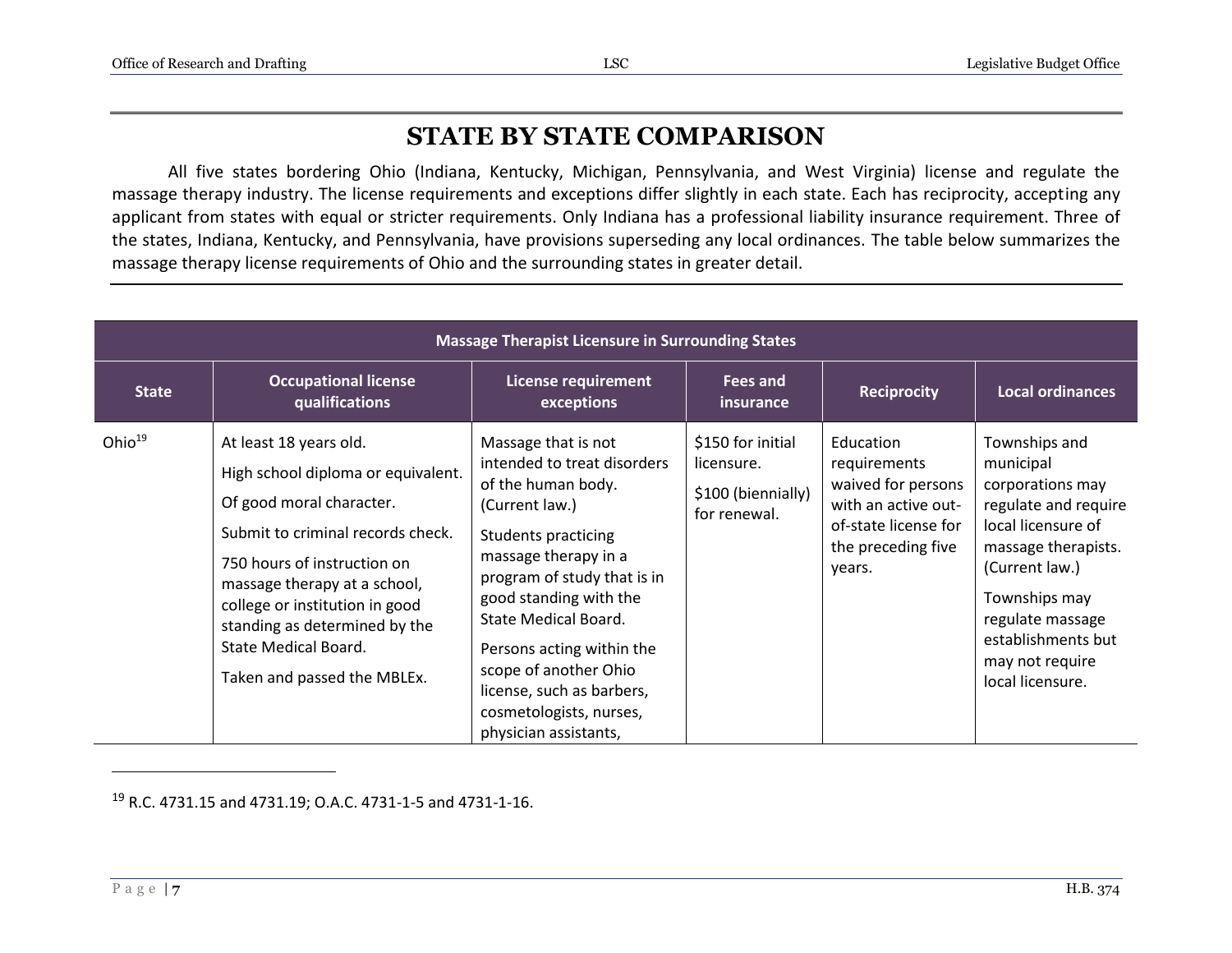| <b>Massage Therapist Licensure in Surrounding States</b> |                                                                                                                                                                                                                                                                                                                                                          |                                                                                                                                                                                                                                                                                                                       |                                                                                                                                                                                                       |                                                                                                                                                                                                                                           |                                                                                                                                                                                                                                                                     |  |
|----------------------------------------------------------|----------------------------------------------------------------------------------------------------------------------------------------------------------------------------------------------------------------------------------------------------------------------------------------------------------------------------------------------------------|-----------------------------------------------------------------------------------------------------------------------------------------------------------------------------------------------------------------------------------------------------------------------------------------------------------------------|-------------------------------------------------------------------------------------------------------------------------------------------------------------------------------------------------------|-------------------------------------------------------------------------------------------------------------------------------------------------------------------------------------------------------------------------------------------|---------------------------------------------------------------------------------------------------------------------------------------------------------------------------------------------------------------------------------------------------------------------|--|
| <b>State</b>                                             | <b>Occupational license</b><br>qualifications                                                                                                                                                                                                                                                                                                            | <b>License requirement</b><br>exceptions                                                                                                                                                                                                                                                                              | <b>Fees and</b><br>insurance                                                                                                                                                                          | <b>Reciprocity</b>                                                                                                                                                                                                                        | <b>Local ordinances</b>                                                                                                                                                                                                                                             |  |
|                                                          |                                                                                                                                                                                                                                                                                                                                                          | chiropractors, occupational<br>therapists, physical<br>therapists, athletic trainers,<br>acupuncturists, oriental<br>medicine practitioners, and<br>cosmetic therapy<br>practitioners. (Under the<br>bill.)                                                                                                           |                                                                                                                                                                                                       |                                                                                                                                                                                                                                           | Municipal<br>corporations may<br>regulate massage<br>establishments. No<br>explicit<br>authorization to<br>require local<br>licensure, but might<br>still be permitted<br>under Home Rule<br>powers.                                                                |  |
| Indiana $^{20}$                                          | At least 18 years old.<br>High school diploma or equivalent.<br>625 hours of instruction on<br>massage therapy in an accredited<br>school or program in good<br>standing.<br>Taken and passed a licensure<br>examination approved by the<br>State Board of Massage Therapy.<br>No criminal history of prostitution,<br>rape, or sexual misconduct; not a | Acting within the scope of<br>another state license,<br>registration, certificate, or<br>permit.<br>Student of an approved<br>massage therapy school or<br>training program.<br>Approved practice in certain<br>areas that does not involve<br>intentional soft tissue<br>manipulation.<br>Approved practice in which | Professional<br>liability<br>insurance with<br>minimum<br>coverage of<br>\$2 million per<br>claim and<br>\$6 million in<br>aggregate.<br>Fees established<br>by the Board<br>(\$100 for<br>licensure; | Standards are<br>substantially<br>equivalent to or<br>exceed Indiana's<br>standards, with no<br>pending<br>disciplinary<br>actions; in good<br>standing; no<br>criminal history of<br>prostitution, rape,<br>or sexual<br>misconduct; and | State law supersedes<br>any ordinance,<br>resolution, rule, or<br>policy adopted by a<br>municipality, county,<br>or other<br>governmental unit<br>relating to the<br>licensure,<br>certification, or<br>registration of<br>massage therapists,<br>except zoning or |  |

<sup>20</sup> Ind. Code Ann. 25-21.8; [https://www.in.gov/pla/3709.htm.](https://www.in.gov/pla/3709.htm)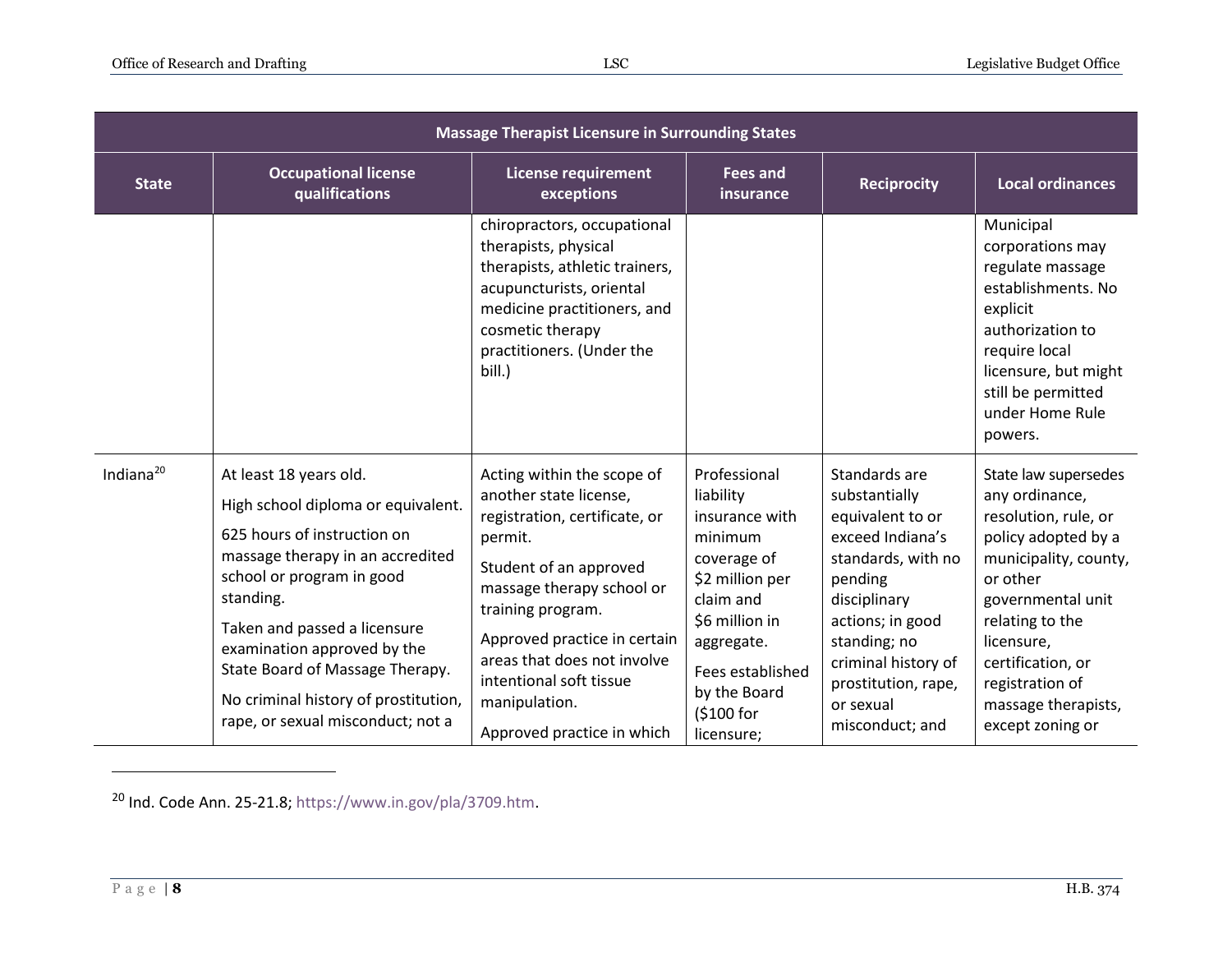| <b>Massage Therapist Licensure in Surrounding States</b> |                                                                                                                                               |                                                                                                                                                                                                                                                                                                                                                                                                                                                                                                                                                                                                                                                                |                              |                                   |                         |  |
|----------------------------------------------------------|-----------------------------------------------------------------------------------------------------------------------------------------------|----------------------------------------------------------------------------------------------------------------------------------------------------------------------------------------------------------------------------------------------------------------------------------------------------------------------------------------------------------------------------------------------------------------------------------------------------------------------------------------------------------------------------------------------------------------------------------------------------------------------------------------------------------------|------------------------------|-----------------------------------|-------------------------|--|
| <b>State</b>                                             | <b>Occupational license</b><br>qualifications                                                                                                 | <b>License requirement</b><br>exceptions                                                                                                                                                                                                                                                                                                                                                                                                                                                                                                                                                                                                                       | <b>Fees and</b><br>insurance | <b>Reciprocity</b>                | <b>Local ordinances</b> |  |
|                                                          | registered sex offender.<br>License is valid for four years.<br>24 hours of continuing education<br>instruction required every four<br>years. | the individual provides<br>service marked bodywork<br>approaches that involve<br>intentional soft tissue<br>manipulation.<br>Employee of a physician,<br>chiropractor, or podiatrist,<br>with restrictions.<br>Dramatic portrayal or other<br>artistic performance or<br>expression.<br>If licensed in another state,<br>duties for a non-Indiana<br>based team or organization,<br>or for a national athletic<br>event held in Indiana.<br>Member of an emergency<br>response team for active<br>emergency response.<br>Massage therapist from<br>other state or country<br>providing educational<br>programs in Indiana for not<br>more than 30 days a year. | \$150 for<br>renewal).       | not a registered<br>sex offender. | business licenses.      |  |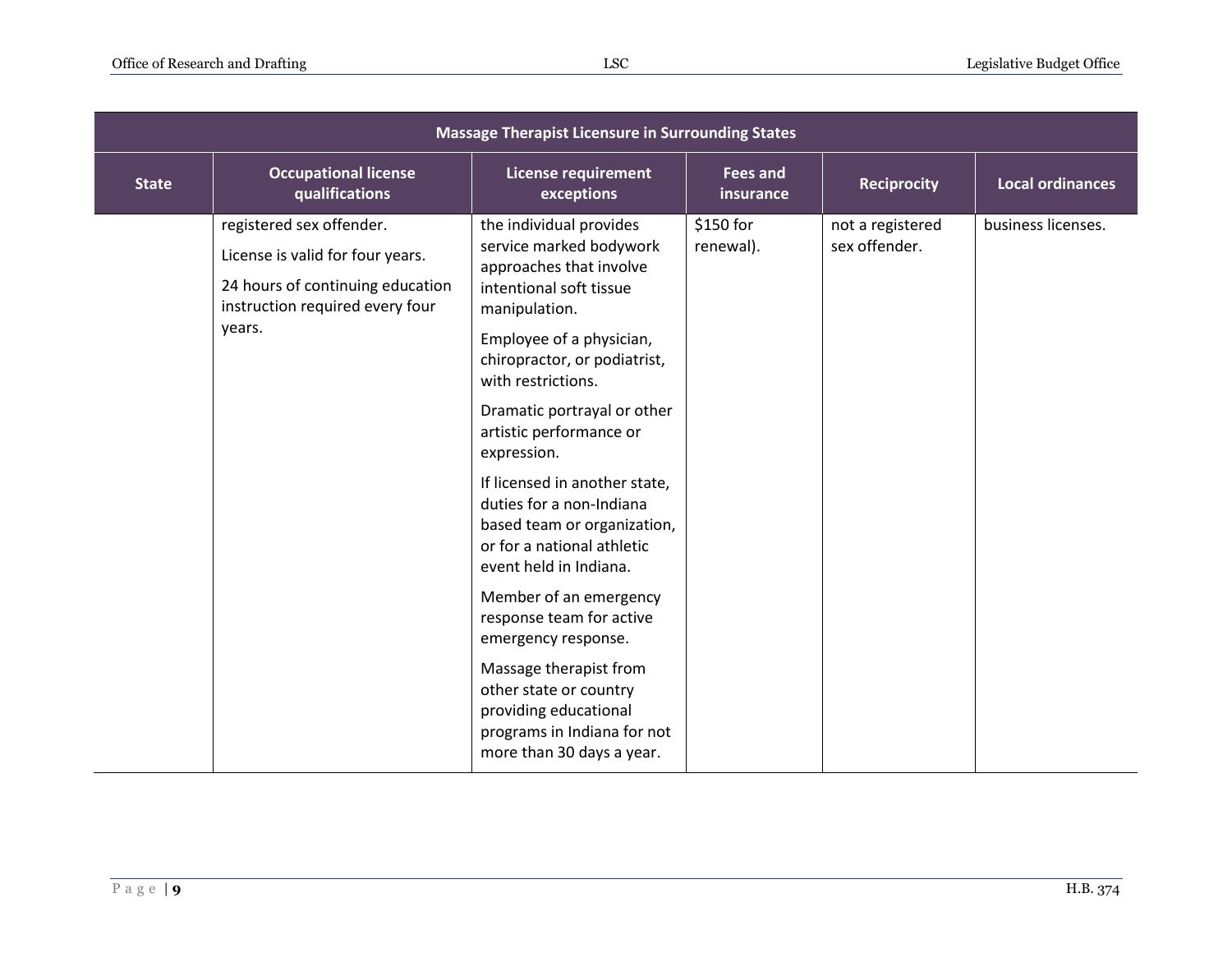| <b>Massage Therapist Licensure in Surrounding States</b> |                                                                                                                                                                                                                                                                                                                                                                                                                                                                                                                                                                                                                  |                                                                                                                                                                                                                                                                                                                                                                                                                                                                                                                                                                                                                                   |                                                                                                                                                                                                                                 |                                                                                                                                                                                                                                                                                                                                                                                                       |                                                                                                                                                                                                                                                                                                                   |  |
|----------------------------------------------------------|------------------------------------------------------------------------------------------------------------------------------------------------------------------------------------------------------------------------------------------------------------------------------------------------------------------------------------------------------------------------------------------------------------------------------------------------------------------------------------------------------------------------------------------------------------------------------------------------------------------|-----------------------------------------------------------------------------------------------------------------------------------------------------------------------------------------------------------------------------------------------------------------------------------------------------------------------------------------------------------------------------------------------------------------------------------------------------------------------------------------------------------------------------------------------------------------------------------------------------------------------------------|---------------------------------------------------------------------------------------------------------------------------------------------------------------------------------------------------------------------------------|-------------------------------------------------------------------------------------------------------------------------------------------------------------------------------------------------------------------------------------------------------------------------------------------------------------------------------------------------------------------------------------------------------|-------------------------------------------------------------------------------------------------------------------------------------------------------------------------------------------------------------------------------------------------------------------------------------------------------------------|--|
| <b>State</b>                                             | <b>Occupational license</b><br>qualifications                                                                                                                                                                                                                                                                                                                                                                                                                                                                                                                                                                    | <b>License requirement</b><br>exceptions                                                                                                                                                                                                                                                                                                                                                                                                                                                                                                                                                                                          | <b>Fees and</b><br>insurance                                                                                                                                                                                                    | <b>Reciprocity</b>                                                                                                                                                                                                                                                                                                                                                                                    | <b>Local ordinances</b>                                                                                                                                                                                                                                                                                           |  |
| Kentucky <sup>21</sup>                                   | At least 18 years old.<br>Of good moral character.<br>600 hours of supervised<br>instruction in a massage therapy<br>training program approved by the<br>Kentucky Board of Licensure for<br>Massage Therapy.<br>Examination administered by the<br>National Certification Board for<br>Therapeutic Massage and<br>Bodywork or other examinations<br>approved by the Board.<br>If the Board determines that the<br>applicant practiced on an expired<br>license, it may require one<br>continuing education credit per<br>month of expiration.<br>24 hours of continuing education<br>training for every 2-years. | Massage therapists licensed<br>in another jurisdiction<br>teaching a massage therapy<br>course or consulting with a<br>Kentucky licensee.<br>Students enrolled in a<br>Board-recognized program.<br>Persons administering a<br>massage to members of the<br>person's immediate family.<br>Persons who restrict<br>manipulation of the soft<br>tissues of the human body<br>to the hands, feet, or ears,<br>and do not hold themselves<br>out to be massage<br>therapists.<br>Persons who use<br>procedures within the<br>scope of practice of certain<br>professions that use touch,<br>words, and directed<br>movement to deepen | Application fee<br>of \$50 (credited<br>to the initial<br>license fee for<br>successful<br>applicants) and<br>an initial license<br>fee of \$125, and<br>biennial renewal<br>fee of \$100 (with<br>a schedule of<br>late fees). | Any person<br>licensed, certified,<br>or registered in<br>another state that<br>has standards at<br>least as stringent<br>as Kentucky.<br>For states with<br>lesser standards<br>than Kentucky, the<br>Board may grant a<br>license by<br>endorsement if the<br>applicant's<br>combined training,<br>experience,<br>education, or other<br>credentials are<br>equivalent to<br>Kentucky<br>standards. | State law<br>supersedes all<br>ordinances or<br>regulations<br>regulating massage<br>therapists in any<br>city, county, urban<br>county, charter<br>county, or<br>consolidated local<br>government, except<br>zoning requirements<br>or occupational<br>license fees<br>pertaining to health<br>care professions. |  |

<sup>21</sup> Ky. Rev. Stat. 309.350 to 309.364; 201 Ky. Admin. Reg. 42:020.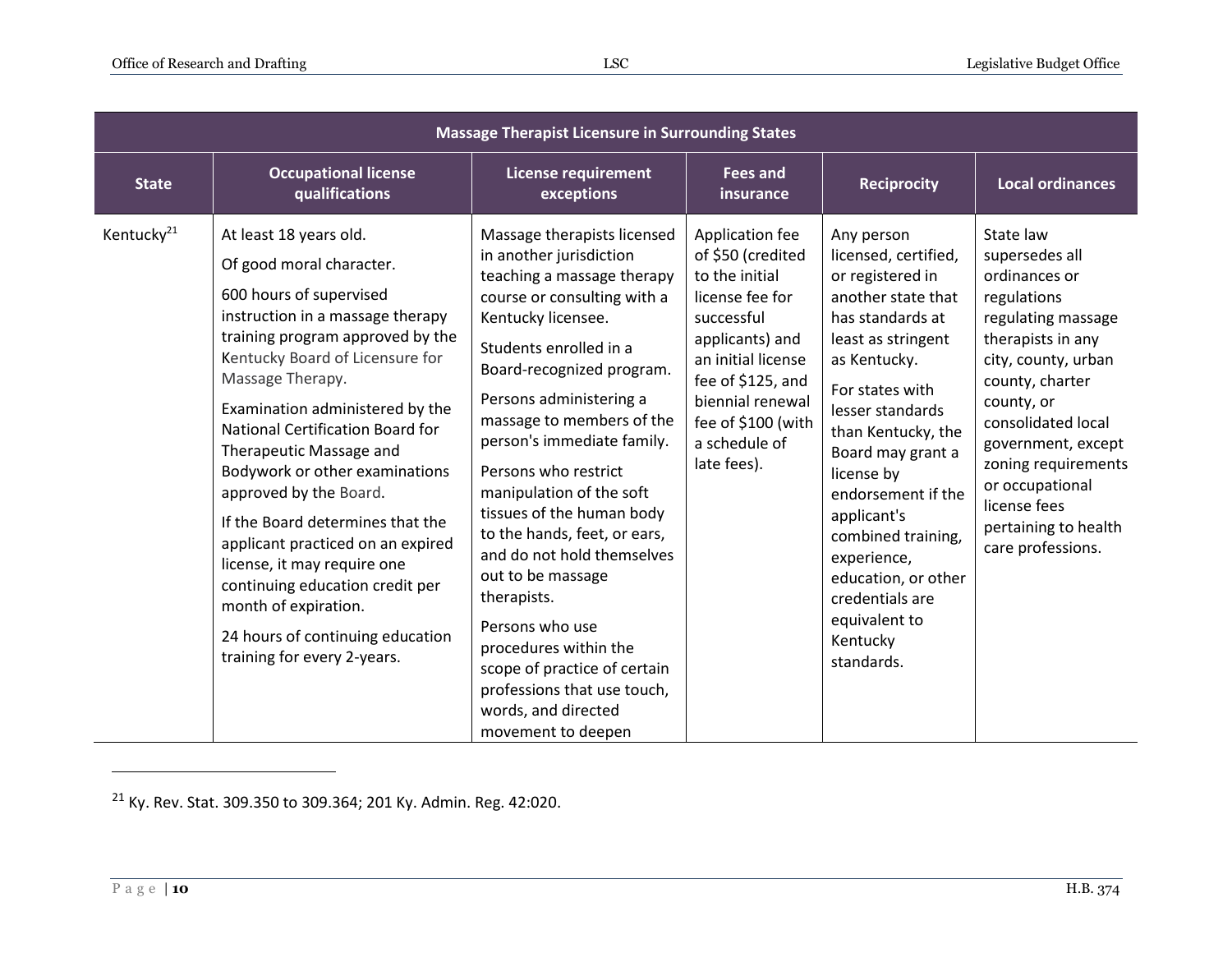| <b>Massage Therapist Licensure in Surrounding States</b> |                                               |                                                                                                                                                                                                                                                                                                                                                                                                                                                                                                                   |                              |                    |                         |
|----------------------------------------------------------|-----------------------------------------------|-------------------------------------------------------------------------------------------------------------------------------------------------------------------------------------------------------------------------------------------------------------------------------------------------------------------------------------------------------------------------------------------------------------------------------------------------------------------------------------------------------------------|------------------------------|--------------------|-------------------------|
| <b>State</b>                                             | <b>Occupational license</b><br>qualifications | <b>License requirement</b><br>exceptions                                                                                                                                                                                                                                                                                                                                                                                                                                                                          | <b>Fees and</b><br>insurance | <b>Reciprocity</b> | <b>Local ordinances</b> |
|                                                          |                                               | awareness of existing<br>patterns of body movement<br>and to suggest new<br>possibilities of movement.<br>Persons practicing a<br>profession in which touch is<br>limited to what is essential<br>for palpation and affecting<br>the human energy system.<br>If licensed in another<br>jurisdiction, part of an<br>emergency response team<br>working in conjunction with<br>disaster relief officials or as<br>part of a charity event,<br>athletic event, or artistic<br>performance.<br>Licensed practitioners |                              |                    |                         |
|                                                          |                                               | within the scope of their<br>practice: physicians,<br>osteopaths, podiatrists,<br>athletic trainers,<br>chiropractors, registered<br>and practical nurses,<br>barbers, cosmetologists,<br>estheticians, occupational<br>therapists, and physical<br>therapists.                                                                                                                                                                                                                                                   |                              |                    |                         |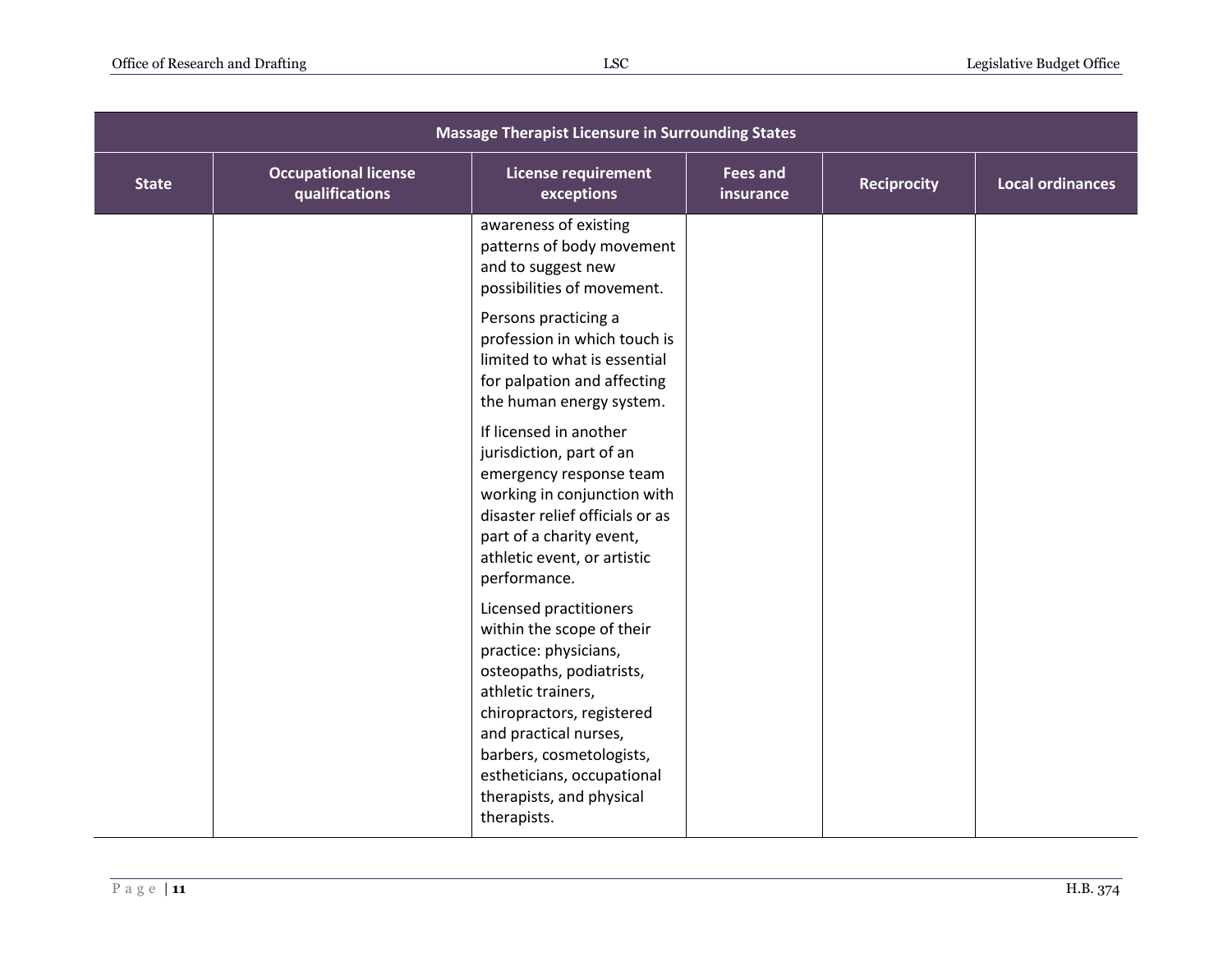| <b>Massage Therapist Licensure in Surrounding States</b> |                                                                                                                                                                                                                                                                                                                                                                                             |                                                                                                                                                                                                                                                                                                                                                                                                                                                                                                                                                                                                                 |                                                                                              |                                                                                                                                                                                                                                                                                                                                   |                         |  |  |
|----------------------------------------------------------|---------------------------------------------------------------------------------------------------------------------------------------------------------------------------------------------------------------------------------------------------------------------------------------------------------------------------------------------------------------------------------------------|-----------------------------------------------------------------------------------------------------------------------------------------------------------------------------------------------------------------------------------------------------------------------------------------------------------------------------------------------------------------------------------------------------------------------------------------------------------------------------------------------------------------------------------------------------------------------------------------------------------------|----------------------------------------------------------------------------------------------|-----------------------------------------------------------------------------------------------------------------------------------------------------------------------------------------------------------------------------------------------------------------------------------------------------------------------------------|-------------------------|--|--|
| <b>State</b>                                             | <b>Occupational license</b><br>qualifications                                                                                                                                                                                                                                                                                                                                               | <b>License requirement</b><br>exceptions                                                                                                                                                                                                                                                                                                                                                                                                                                                                                                                                                                        | <b>Fees and</b><br>insurance                                                                 | <b>Reciprocity</b>                                                                                                                                                                                                                                                                                                                | <b>Local ordinances</b> |  |  |
| Michigan $^{22}$                                         | At least 18 years old.<br>Of good moral character.<br>Has passed an examination.<br>Program of instruction with at<br>least 500 hours of approved<br>classroom instruction if enrolled<br>before August 1, 2017, or<br>625 hours if enrolled after.<br>18 hours, or the equivalent<br>acceptable to the Michigan Board<br>of Massage Therapy, of continuing<br>education every three years. | The use of touch, words, or<br>directed movement to<br>deepen awareness of<br>patterns of movement in<br>the body.<br>The affectation of the<br>human energy system or<br>acupoints or qi meridians of<br>the human body while<br>engaged within the scope of<br>practice of certain<br>professions.<br>An individual licensed under<br>other laws from performing<br>massage therapy services if<br>those activities are within<br>the individual's scope of<br>practice and if the<br>individual does not use the<br>titles, words, or initials that<br>advertise massage therapy.<br>The practice of massage | \$102.70 fee for<br>license by<br>reciprocity or by<br>exam.<br>\$122.70 for<br>relicensure. | Clinical massage<br>education in a<br>substantially<br>equivalent<br>program in<br>another<br>jurisdiction that,<br>on a case-by-case<br>review, is found by<br>the Board and, if<br>the applicant is or<br>was enrolled in the<br>school before<br>August 1, 2017, at<br>least 500 hours or,<br>if after, at least<br>625 hours. | No provision.           |  |  |

<sup>22</sup> Mich. Compiled Laws Ch. 333, Act 368, Art. 15, Pt. 179A[; https://www.michigan.gov/lara/0,4601,7-154-89334\\_72600\\_72603\\_27529\\_53660---](https://www.michigan.gov/lara/0,4601,7-154-89334_72600_72603_27529_53660---,00.html) [,00.html.](https://www.michigan.gov/lara/0,4601,7-154-89334_72600_72603_27529_53660---,00.html)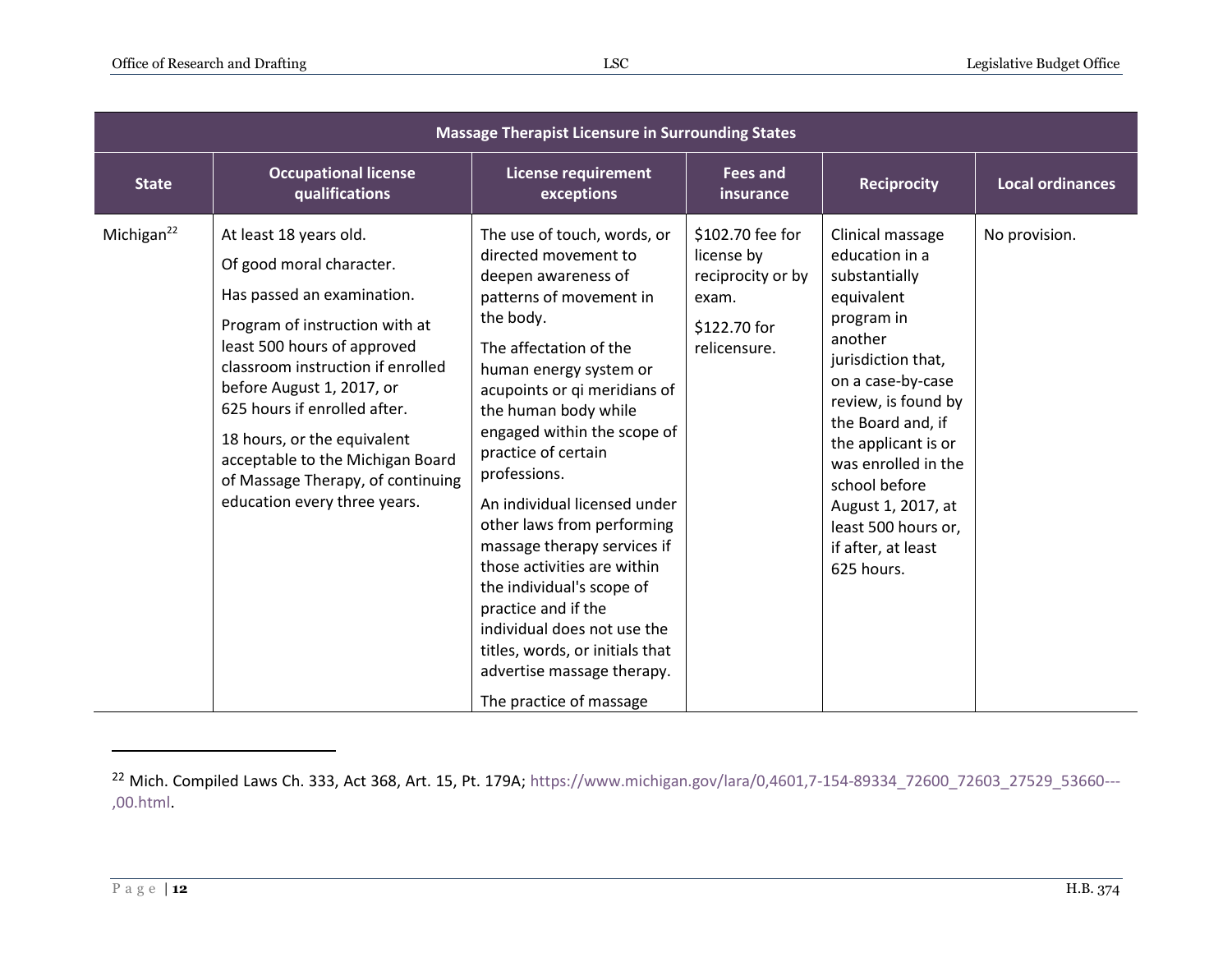| <b>Massage Therapist Licensure in Surrounding States</b> |                                               |                                                                                                                                                                                                                              |                       |                    |                         |
|----------------------------------------------------------|-----------------------------------------------|------------------------------------------------------------------------------------------------------------------------------------------------------------------------------------------------------------------------------|-----------------------|--------------------|-------------------------|
| <b>State</b>                                             | <b>Occupational license</b><br>qualifications | <b>License requirement</b><br>exceptions                                                                                                                                                                                     | Fees and<br>insurance | <b>Reciprocity</b> | <b>Local ordinances</b> |
|                                                          |                                               | therapy that is an integral<br>part of a program of study<br>by students, if they are<br>identified as students and<br>provide massage therapy<br>services only under the<br>supervision of a licensed<br>massage therapist. |                       |                    |                         |
|                                                          |                                               | Self-care by a patient or<br>uncompensated care by a<br>friend or family member<br>who does not represent or<br>hold himself or herself out<br>to be a licensed massage<br>therapist.                                        |                       |                    |                         |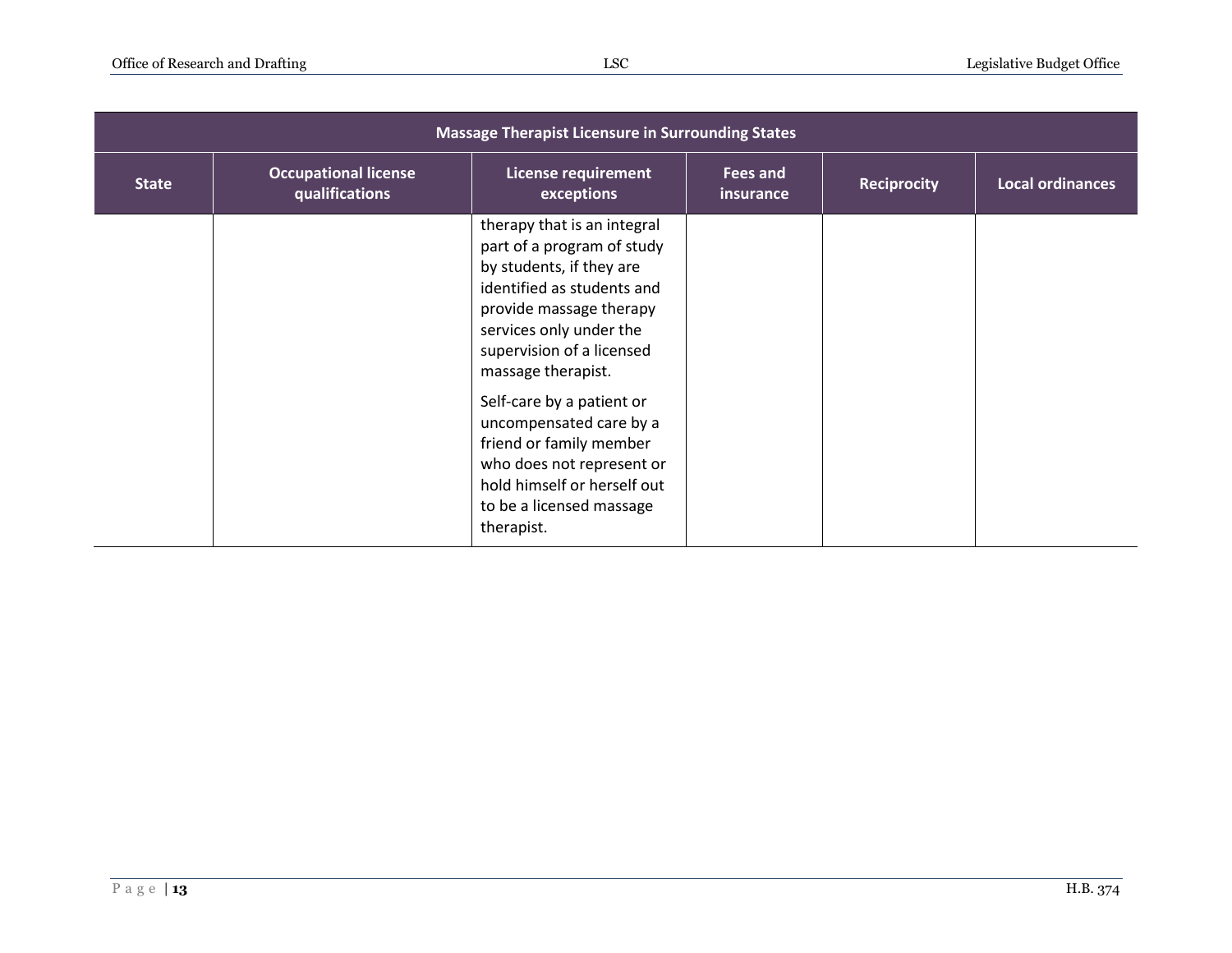| <b>Massage Therapist Licensure in Surrounding States</b> |                                                                                                                                                                                                                                                                                                                                                                                                                                                                                                                                                                   |                                                                                                                                                                                                                                                                                                                                                                                                                                                                                                                                                                                                                                                                          |                                                                                                                                                                                                                                                                                                                                   |                                                                                                                                                                                                                                                                                                                                                                                                                                             |                                                                                                                                                                                                                |  |
|----------------------------------------------------------|-------------------------------------------------------------------------------------------------------------------------------------------------------------------------------------------------------------------------------------------------------------------------------------------------------------------------------------------------------------------------------------------------------------------------------------------------------------------------------------------------------------------------------------------------------------------|--------------------------------------------------------------------------------------------------------------------------------------------------------------------------------------------------------------------------------------------------------------------------------------------------------------------------------------------------------------------------------------------------------------------------------------------------------------------------------------------------------------------------------------------------------------------------------------------------------------------------------------------------------------------------|-----------------------------------------------------------------------------------------------------------------------------------------------------------------------------------------------------------------------------------------------------------------------------------------------------------------------------------|---------------------------------------------------------------------------------------------------------------------------------------------------------------------------------------------------------------------------------------------------------------------------------------------------------------------------------------------------------------------------------------------------------------------------------------------|----------------------------------------------------------------------------------------------------------------------------------------------------------------------------------------------------------------|--|
| <b>State</b>                                             | <b>Occupational license</b><br>qualifications                                                                                                                                                                                                                                                                                                                                                                                                                                                                                                                     | <b>License requirement</b><br>exceptions                                                                                                                                                                                                                                                                                                                                                                                                                                                                                                                                                                                                                                 | <b>Fees and</b><br>insurance                                                                                                                                                                                                                                                                                                      | <b>Reciprocity</b>                                                                                                                                                                                                                                                                                                                                                                                                                          | <b>Local ordinances</b>                                                                                                                                                                                        |  |
| Pennsylvania <sup>23</sup>                               | Of good moral character.<br>High school diploma or equivalent.<br>At least 600 hours of in-class<br>instruction approved by the State<br>Board of Massage Therapy.<br>Passed the examination.<br>Has not been convicted of a felony<br>under Pennsylvania's drug laws,<br>unless at least 10 years have<br>elapsed from the date of<br>conviction, the applicant<br>demonstrates significant progress<br>in rehabilitation, and no<br>substantial risk of harm to the<br>health and safety to the public.<br>24 hours of continuing education<br>every two years. | Practice of a profession by<br>an individual licensed,<br>certified or registered by a<br>Commonwealth agency<br>under other law and who is<br>performing services or<br>advertising within the scope<br>of that practice.<br>Practice of massage therapy<br>by an individual employed<br>by the federal government<br>while performing duties<br>under federal law.<br>Student enrolled in a<br>massage therapy education<br>program who is conducting<br>massage therapy activities<br>under the supervision of a<br>licensee or instructors or<br>supervisors who meet the<br>licensing criteria of the<br>Department of Education or<br>the Board, and enrolled in a | <b>Application fees</b><br>(\$100 for initial<br>licensure,<br>\$15 for<br>verification of<br>licensure or<br>letter of good<br>standing, \$25 for<br>certification of<br>licensure history,<br>\$100 for<br>approval of<br>continuing<br>education<br>program, \$125<br>biennial renewal<br>fee, increasing<br>every two years.) | Licensed or<br>certified in another<br>state and has<br>demonstrated<br>qualifications<br>which equal or<br>exceed those<br>required in PA;<br>State in which the<br>applicant is<br>licensed affords<br>reciprocal<br>treatment to<br>individuals who are<br>Pennsylvania<br>residents.<br>In good standing<br>and no disciplinary<br>action taken by the<br>jurisdiction's<br>licensing authority.<br>Passed the MBLEx,<br>NCETM, NCETMB, | State law preempts<br>and supersedes any<br>ordinance relating<br>to the licensure or<br>regulation of<br>massage therapists<br>by a political<br>subdivision in effect<br>before the law's<br>effective date. |  |

<sup>23</sup> 63 Penn. Stat. Ann. 627.1 to 627.50; 49 Pa. Code 20.3.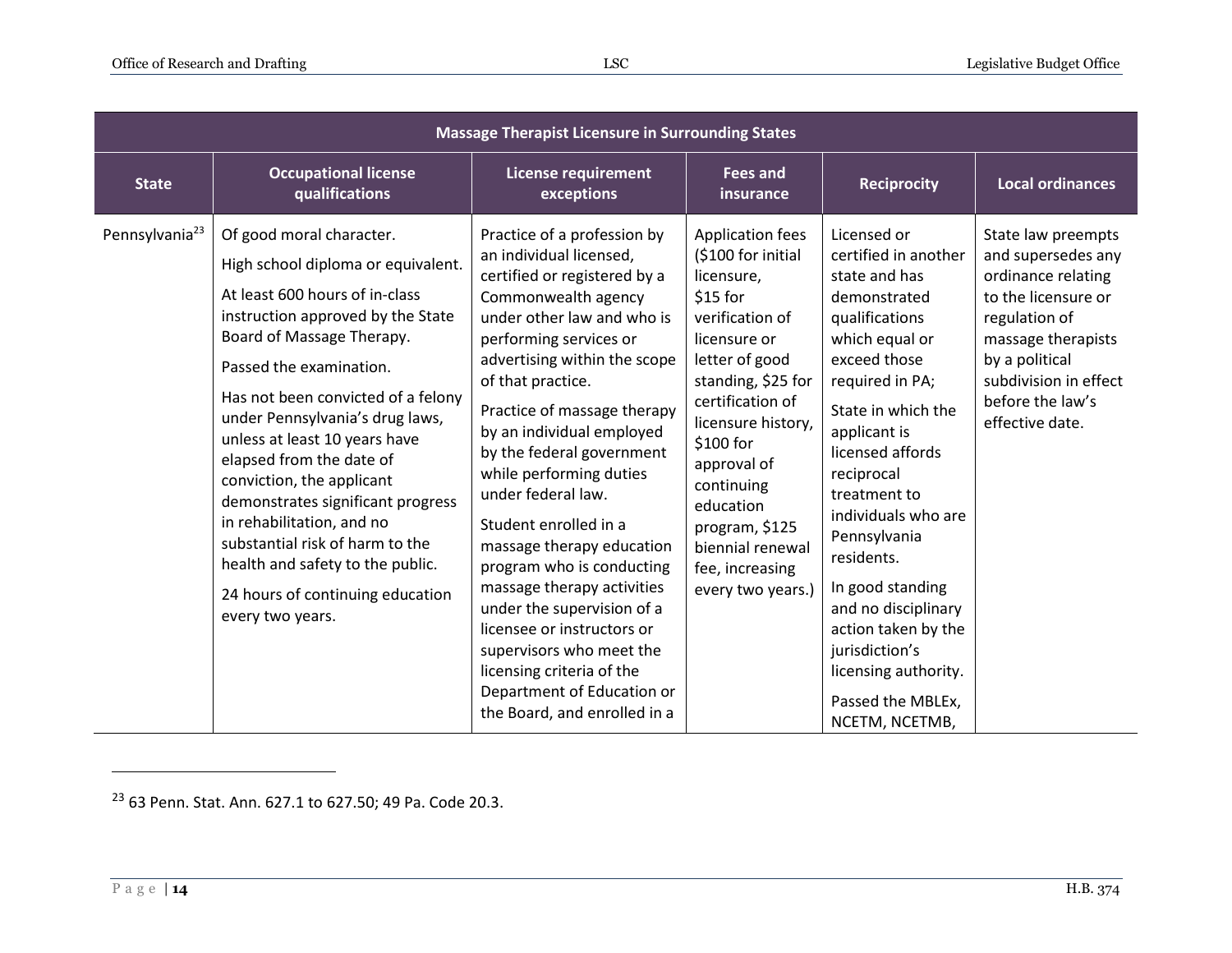| <b>Massage Therapist Licensure in Surrounding States</b> |                                               |                                                                                                                                                                                                                                                                                                                         |                              |                                                                         |                         |  |
|----------------------------------------------------------|-----------------------------------------------|-------------------------------------------------------------------------------------------------------------------------------------------------------------------------------------------------------------------------------------------------------------------------------------------------------------------------|------------------------------|-------------------------------------------------------------------------|-------------------------|--|
| <b>State</b>                                             | <b>Occupational license</b><br>qualifications | <b>License requirement</b><br>exceptions                                                                                                                                                                                                                                                                                | <b>Fees and</b><br>insurance | <b>Reciprocity</b>                                                      | <b>Local ordinances</b> |  |
|                                                          |                                               | Board-approved program.<br>Practice by an individual<br>while performing<br>reflexology.                                                                                                                                                                                                                                |                              | or successfully<br>completed the<br>NESL option, or<br>equivalent test. |                         |  |
|                                                          |                                               | Practice of an individual<br>who uses touch, words and<br>directed movement to<br>deepen awareness of<br>existing patterns of<br>movement in the body and<br>to suggest new possibilities<br>of movement, while<br>engaged within the scope of<br>practice of a profession<br>with established standards<br>and ethics. |                              |                                                                         |                         |  |
|                                                          |                                               | Practice of an individual<br>who uses touch to affect<br>the energy systems,<br>acupoints, qi meridians or<br>channels of energy of the<br>human body while engaged<br>within the scope of practice<br>of a profession with<br>established standards.                                                                   |                              |                                                                         |                         |  |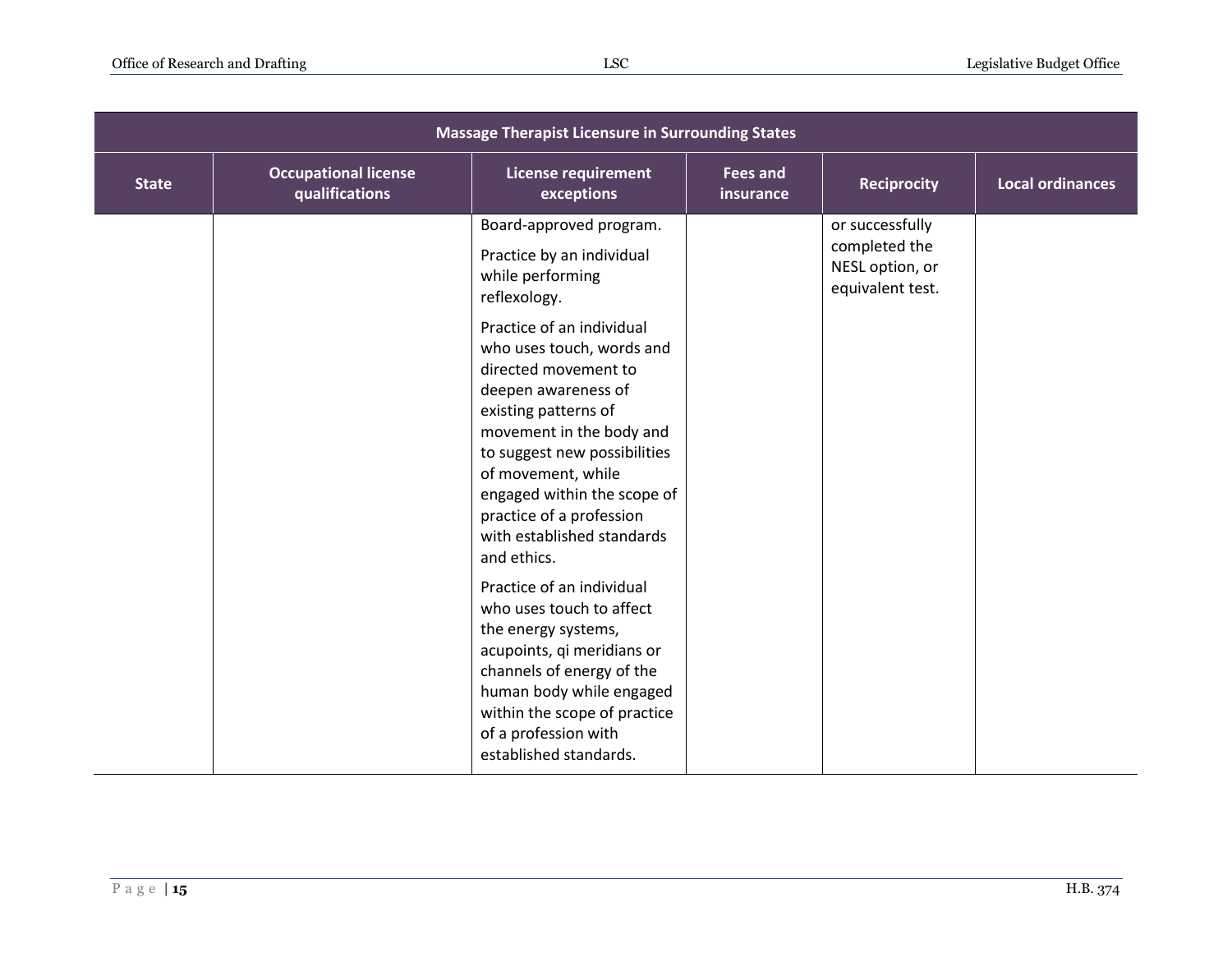| <b>Massage Therapist Licensure in Surrounding States</b> |                                                                                                                                                                                                                                                                                                                                                                                                                                                                                                                                                                                         |                                                                                                                                                                                                                                                                                                                                                                                                                                                                                                                                                                                                                                                                                            |                                                                                                |                                                                                                                                                                                                                         |                         |  |  |
|----------------------------------------------------------|-----------------------------------------------------------------------------------------------------------------------------------------------------------------------------------------------------------------------------------------------------------------------------------------------------------------------------------------------------------------------------------------------------------------------------------------------------------------------------------------------------------------------------------------------------------------------------------------|--------------------------------------------------------------------------------------------------------------------------------------------------------------------------------------------------------------------------------------------------------------------------------------------------------------------------------------------------------------------------------------------------------------------------------------------------------------------------------------------------------------------------------------------------------------------------------------------------------------------------------------------------------------------------------------------|------------------------------------------------------------------------------------------------|-------------------------------------------------------------------------------------------------------------------------------------------------------------------------------------------------------------------------|-------------------------|--|--|
| <b>State</b>                                             | <b>Occupational license</b><br>qualifications                                                                                                                                                                                                                                                                                                                                                                                                                                                                                                                                           | <b>License requirement</b><br>exceptions                                                                                                                                                                                                                                                                                                                                                                                                                                                                                                                                                                                                                                                   | <b>Fees and</b><br>insurance                                                                   | <b>Reciprocity</b>                                                                                                                                                                                                      | <b>Local ordinances</b> |  |  |
| West<br>Virginia <sup>24</sup>                           | High school diploma.<br>Complete 500 hours of supervised<br>academic instruction at a school<br>approved by the West Virginia<br>Council for Community and<br><b>Technical College Education, by</b><br>another jurisdiction that meets<br>qualifications for the National<br>Certification Exam administered<br>through the National Certification<br><b>Board for Therapeutic Massage</b><br>and Bodywork.<br>Pass the NCTMB examination, or<br>other West Virginia Massage<br>Therapy Licensure Board-approved<br>examination.<br>24 hours of continuing education<br>every 2-years. | Practice of a profession by<br>persons who are licensed,<br>certified, or registered<br>under West Virginia laws<br>and are performing services<br>within their authorized<br>scope of practice, including:<br>any branch of medicine,<br>nursing, osteopathy,<br>chiropractic and podiatry,<br>and licensed, certified or<br>registered barbers,<br>cosmetologists, athletic<br>trainers, physical and<br>occupational therapists.<br>Any student enrolled in a<br>program of massage<br>education at a school<br>approved by the West<br>Virginia State College<br>System Board or by another<br>jurisdiction that meets<br>qualifications for the<br><b>National Certification Exam</b> | \$50 application<br>fee.<br>\$300 licensing<br>fee.<br>\$200 renewal<br>fee.<br>\$50 late fee. | Requirements<br>equal to those of<br>West Virginia.<br>Evidence that the<br>massage therapist<br>has pursued<br>continuing<br>education if the<br>massage therapist<br>has been licensed<br>for more than two<br>years. | No provision.           |  |  |

<sup>24</sup> W. Va. Code Ch. 30, Art. 37; W. Va. Code R. 194.